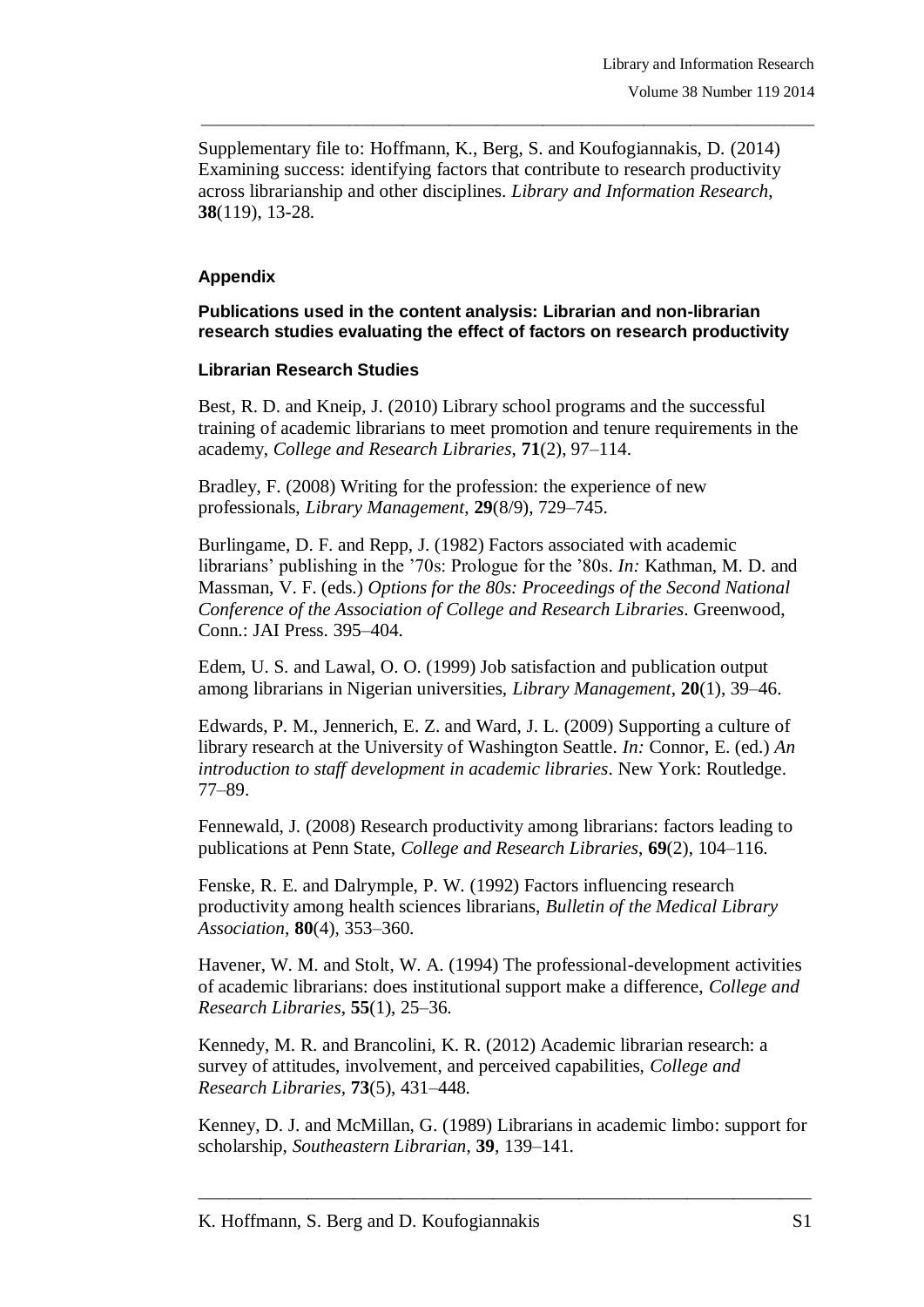Sapon-White, R., King, V. and Christie, A. (2004) Supporting a culture of scholarship for academic librarians, *portal: Libraries and the Academy*, **4**(3), 407–422.

\_\_\_\_\_\_\_\_\_\_\_\_\_\_\_\_\_\_\_\_\_\_\_\_\_\_\_\_\_\_\_\_\_\_\_\_\_\_\_\_\_\_\_\_\_\_\_\_\_\_\_\_\_\_\_\_\_\_\_\_\_\_\_\_\_\_\_\_\_\_\_\_\_\_\_\_\_\_\_

## **Non-Librarian Research Studies**

Alghanim, S. A. and Alhamali, R. M. (2011) Research productivity among faculty members at medical and health schools in Saudi Arabia, *Saudi Medical Journal*, **32**(12), 1297–1303.

Babu, A. R. and Singh, Y. P. (1998) Determinants of research productivity, *Scientometrics*, **43**(3), 309–329.

Chow, C. W. and Harrison, P. (1998) Factors contributing to success in research and publications: Insights of influential accounting authors, *Journal of Accounting Education*, **16**(3–4), 463–472.

Cohen, J. G., Sherman, A. E., Kiet, T. K., Kapp, D. S., Osann, K., Chen, L., O'Sullivan, P. S. and Chan, J. K. (2012) Characteristics of success in mentoring and research productivity: a case–control study of academic centers, *Gynecologic Oncology*, **125**(1), 8–13.

Cooper, M. and Turpin, G. (2007) Clinical psychology trainees' research productivity and publications: an initial survey and contributing factors, *Clinical Psychology and Psychotherapy*, **14**(1), 54–62.

Dever, M. and Morrison, Z. (2009) Women, research performance and work context, *Tertiary Education and Management*, **15**(1). 49–62.

Gutovich, J., Den, R. B., Werner-Wasik, M., Dicker, A. and Lawrence, Y. (2012) Predictors of radiation oncology resident research productivity, *Journal of Radiation Oncology Resident Research Productivity*, **10**(3), 185-189.

Hardré, P. L., Beesley, A. D., Miller, R. L. and Pace, T. M. (2011) Faculty motivation to do research: across disciplines in research-extensive universities, *Journal of the Professoriate*, **5**(1), 35–69.

Hartley, N. and Dobele, A. (2009) Feathers in the nest: establishing a supportive environment for women researchers, *The Australian Educational Researcher*, **36**(1), 43–58.

Hedjazi, Y. and Behravan, J. (2011) Study of factors influencing research productivity of agriculture faculty members in Iran, *Higher Education*, **62**(5), 635–647.

Hemlin, S. and Gustafsson, M. (1996) Research production in the arts and humanities, *Scientometrics*, **37**(3), 417–432.

Hillman, B. J., Fajardo, L. L., Witzke, D. B., Irion, M., Cardenas, D. and Fulginiti, J. V. (1989) Factors influencing the success of academic radiologists in publishing research, *Investigative Radiology*, **24**(11), 849–854.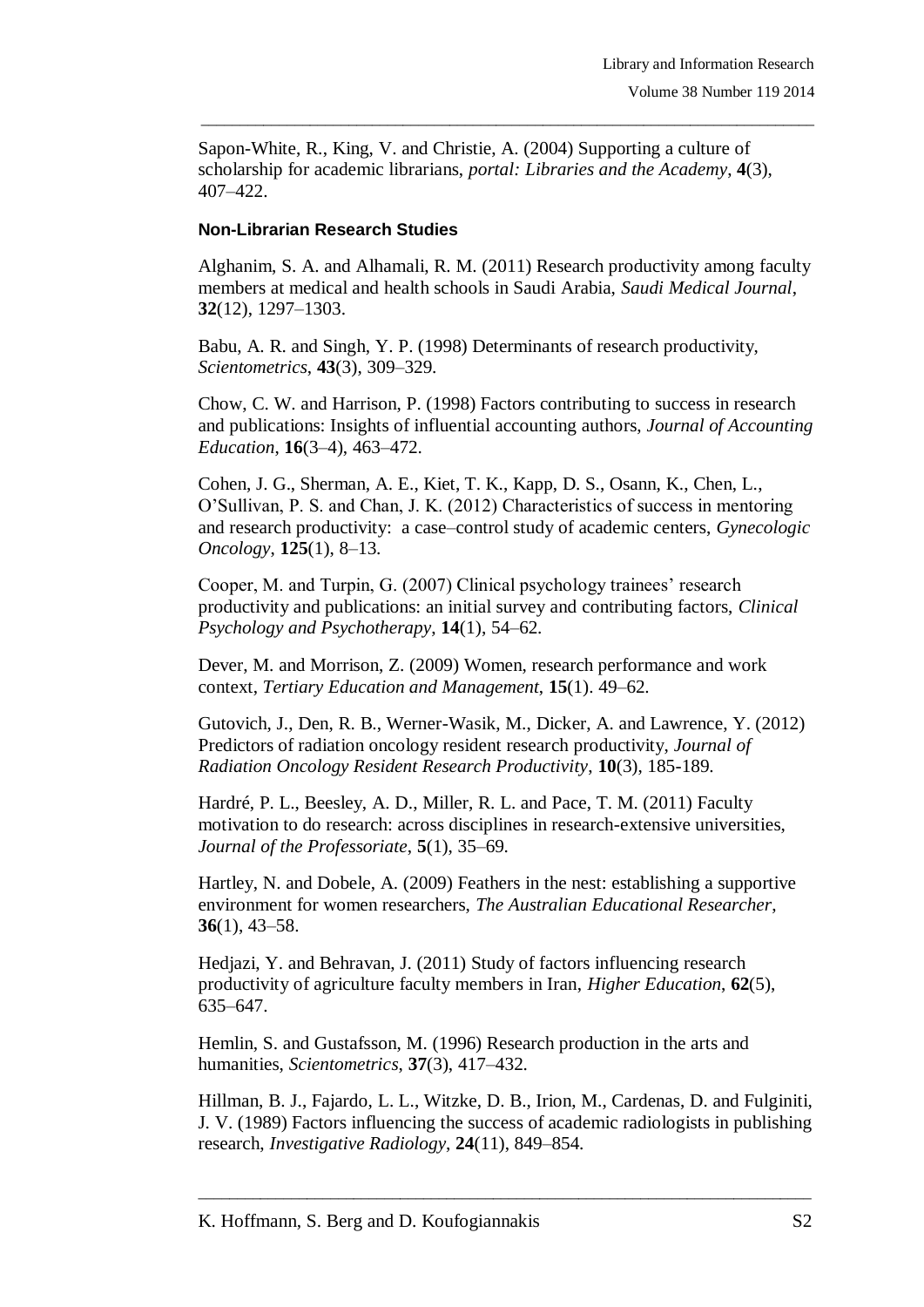Hoyt, J. E., Madsen, S. R., Hammond, S. C. and Fenton, J. W. (2008) Tracking faculty research productivity: analysis of a survey instrument, *International Journal of Applied Management Education and Development* [online], **4.** URL: [http://works.bepress.com/susan\\_madsen/98/](http://works.bepress.com/susan_madsen/98/) [Accessed: 30 July 2014].

\_\_\_\_\_\_\_\_\_\_\_\_\_\_\_\_\_\_\_\_\_\_\_\_\_\_\_\_\_\_\_\_\_\_\_\_\_\_\_\_\_\_\_\_\_\_\_\_\_\_\_\_\_\_\_\_\_\_\_\_\_\_\_\_\_\_\_\_\_\_\_\_\_\_\_\_\_\_\_

Isfandyari-Moghaddam, A., Hasanzadeh, M. and Ghayoori, Z. (2012) A study of factors affecting research productivity of Iranian women in ISI, *Scientometrics*, **91**(1), 159–172.

Kaufman, R. R. (2009) Career factors help predict productivity in scholarship among faculty members in physical therapist education programs, *Physical Therapy*, **89**(3), 204–216.

Kelchtermans, S. and Veugelers, R. (2012) Top research productivity and its persistence: gender as a double-edged sword, *Review of Economics and Statistics*, **95**(1), 273–285.

Kendrick, A. (1991) A comparison of publication output for academic business librarians with and without faculty rank, *Journal of Academic Librarianship*, **17**(3), 145–147.

McGill, M. M. and Settle, A. (2012) Identifying effects of institutional resources and support on computing faculty research productivity, tenure, and promotion, *International Journal of Doctoral Studies*, **7**, 167–198.

Megel, M. E., Langston, N. F. and Creswell, J. W. (1988) Scholarly productivity: a survey of nursing faculty researchers, *Journal of Professional Nursing*, **4**(1), 45– 54.

Nasef, N., Skidmore, M. and Shah, P. S. (2011) Enablers and disablers allowing trainees' abstracts to proceed to full manuscripts: lessons from a large neonatal training program, *Journal of Perinatology*, **31**(6), 411–416.

Paul, S., Stein, F., Ottenbacher, K. J. and Liu, Y. (2002) The role of mentoring on research productivity among occupational therapy faculty, *Occupational Therapy International*, **9**(1), 24–40.

Sambunjak, D., Straus, S. E. and Marušić, A. (2006) Mentoring in academic medicine: a systematic review, *Journal of the American Medical Association*, **296**(9), 1103–1115.

Sherry, S. B., Hewitt, P. L., Sherry, D. L., Flett, G. L. and Graham, A. R. (2010) Perfectionism dimensions and research productivity in psychology professors: implications for understanding the (mal)adaptiveness of perfectionism, *Canadian Journal of Behavioural Science/Revue Canadienne des Sciences du Comportement*, **42**(4), 273–283.

Staudt, M. M., Dulmus, C. and Bennett, G. A. (2003) Facilitating writing by practitioners: survey of practitioners who have published, *Social Work*, **48**(1), 75– 83.